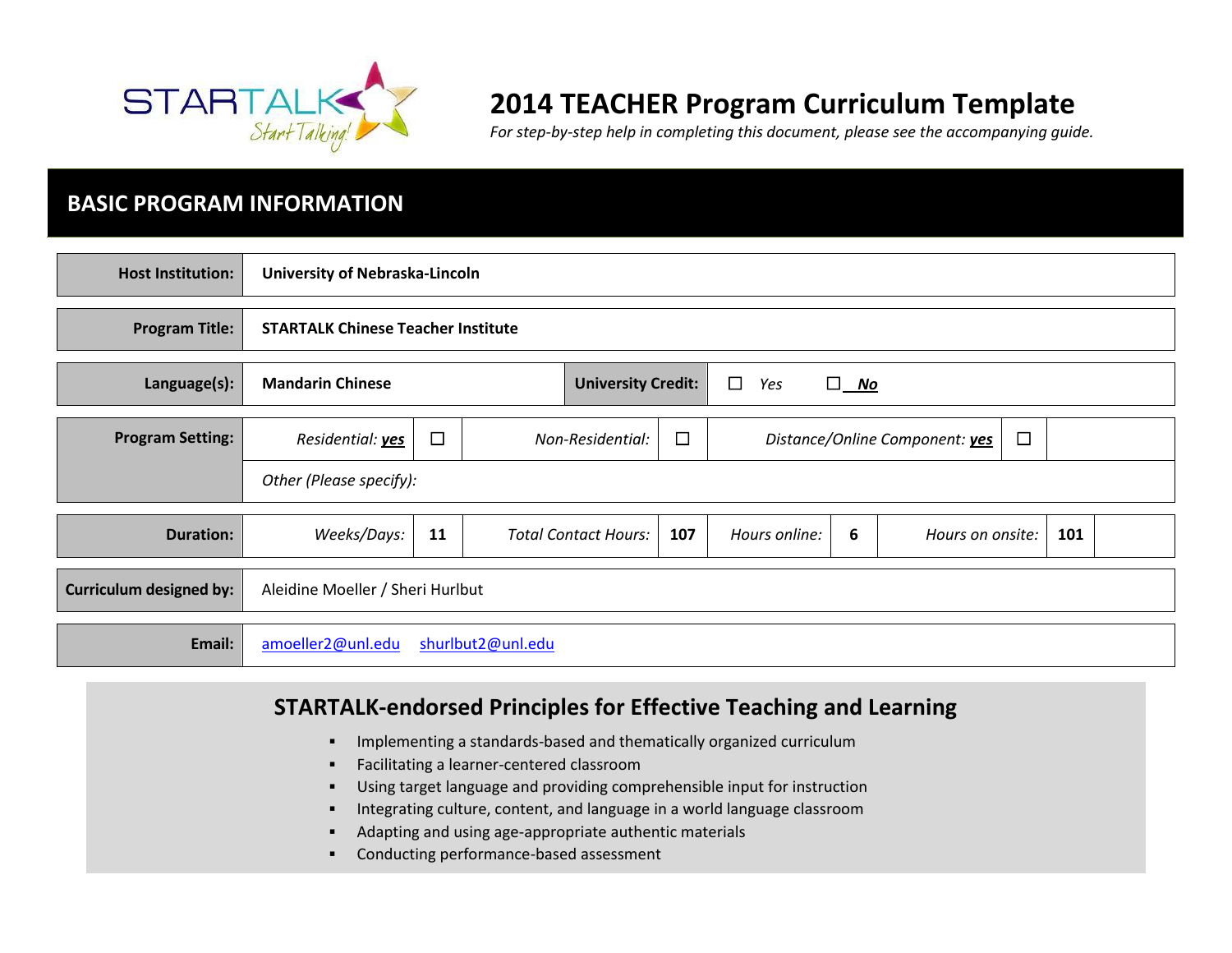# **Overview**

In a paragraph, describe your target audience. Who will your participants be? How will you know what the needs of your participants will be? What do you hope that your participants will be able to do as a result of this program?

The STARTALK Chinese Teacher Institute will provide a 10 day residential professional development experience for 15 US teachers of Chinese focused on creating a learner/learning centered environment that reflects best practices in language learning and teaching. In order to better understand the needs of our participants, applicants submitted demographic information as well as a brief biographical essay in which they outlined their goals for this professional development opportunity. Our participants are high school teachers of Chinese who are largely native speakers of Mandarin. Participants identified three topics of pivotal interest to them during the Chinese Institute. These topics were tabulated (technology, motivation, learner engagement, culture, LinguaFolio, assessment) and provided the framework for the development of the Chinese Institute curriculum. Participants actively contribute to an online discussion based on the Chinese novel *To Live* that all will read prior to their arrival. This novel provides content and context for technological applications and the products the participants will create. This discussion allows the teaching staff to assess level of understanding, motivation and language proficiency of the participants.

The institute aims for participants to examine their beliefs about language learning and teaching and to regularly re-assess these during the course of the institute and beyond. Reflective teaching will be promoted through an online journal at the end of each day. This will ensure a critical review of activities from the point of view of both a learner and a teacher. First hand participation in research based language learning and teaching tasks will allow teacher participants to feel the impact of such tasks on motivation, achievement and selfefficacy. Focus is on communicative language learning embedded in a socio- cultural and constructivist philosophy that places the learner at the center of instruction. Task based instruction that underscores discovery learning, hands on activities, and problem solving tasks to actively involve learners cognitively and affectively will be demonstrated and experienced first hand by the participants.

Participants will develop and teach lessons that demonstrate their ability to translate theory into practice. Creativity and higher critical thinking will be promoted through the integration of technology, most especially Web 2.0 applications that allow participants to share their products. Points of focus include: instructional planning based on backward design; assessment that includes formative, summative and self-assessment; classroom management; integration of LinguaFolio; content based instruction; integration of culture using the 3P's (Practices, Perspectives and Products); and differentiated instruction.

The outcomes of this institute include a) the development of a research based pedagogy and examination of beliefs about language learning and teaching, b) skill development and integration of technology in language teaching, and c) creating a student centered learning environment that provides a language/culture rich learning experience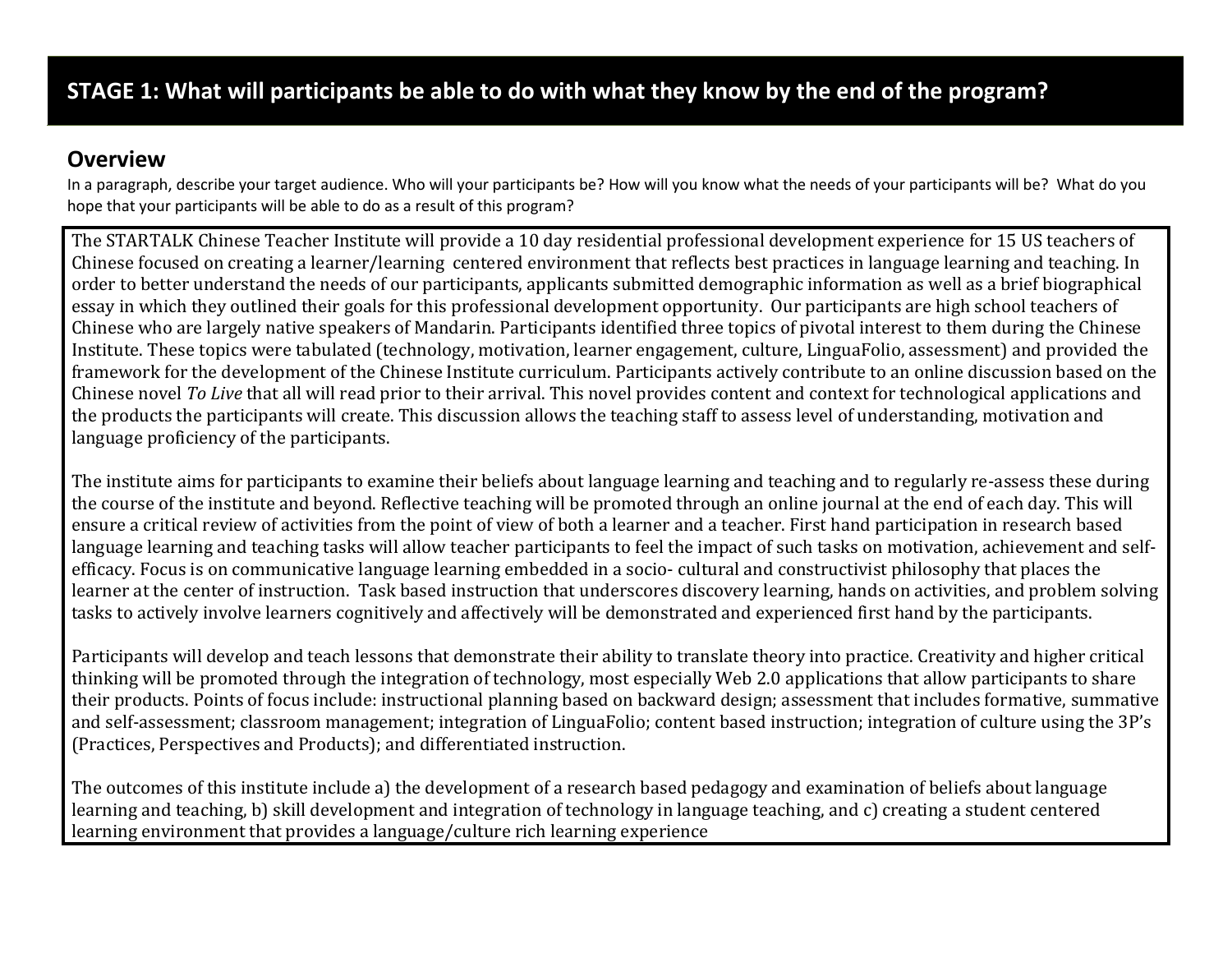# **Program Goals**

What do you hope participants will be able to do after the program ends? Use the *Teacher Effectiveness for Language Learning* (TELL) Framework [\(www.TELLproject.com\)](http://www.tellproject.com/) to guide the development of your program goals. Identify the TELL domains and supporting TELL criteria statements that capture the major concepts or topics identified in your program overview.

| <b>TELL DOMAINS</b>                               | <b>TELL CRITERIA STATEMENTS</b><br>Number the Criteria statements here and then transfer to Stage 2.                                                  |
|---------------------------------------------------|-------------------------------------------------------------------------------------------------------------------------------------------------------|
| Click here to enter text.<br>Example:<br>PLANNING | Click here to enter text.<br>Example:<br>P1: I plan learning experiences based on my local curriculum and state and<br>national standards.            |
| Environment                                       | 1. E2: I collaborate with my students to promote a safe and supportive<br>learning environment.                                                       |
| Environment                                       | 2. E4: I create a classroom environment that is culture-rich and encourages<br>the use of the target language.                                        |
| Collaboration                                     | 3. C5: I connect with local and global communities to support and<br>encourage language and culture learning.                                         |
| The Learning Experience                           | 4. LE2: I use the daily performance objectives to capture my students'<br>energy and commitment.                                                      |
| The Learning Experience                           | 5. LE4: I ensure that students receive comprehensible input.                                                                                          |
| The Learning Experience                           | 6. LE5: I provide opportunities for my students to acquire language in<br>meaningful contexts.                                                        |
| The Learning Experience                           | 7. LE6: I provide opportunities for students to engage in cultural<br>observation and analysis.                                                       |
| The Learning Experience                           | 8. LE7: I provide opportunities for my students to become more effective<br>communicators.                                                            |
| <b>Learning Tools</b>                             | 9. LT1: I use a variety of learning tools to help learners access language,<br>culture and content to meet performance objectives.                    |
| <b>Learning Tools</b>                             | 10. LT2: I use a variety of learning tools to help learners produce language<br>and interact with culture and content to meet performance objectives. |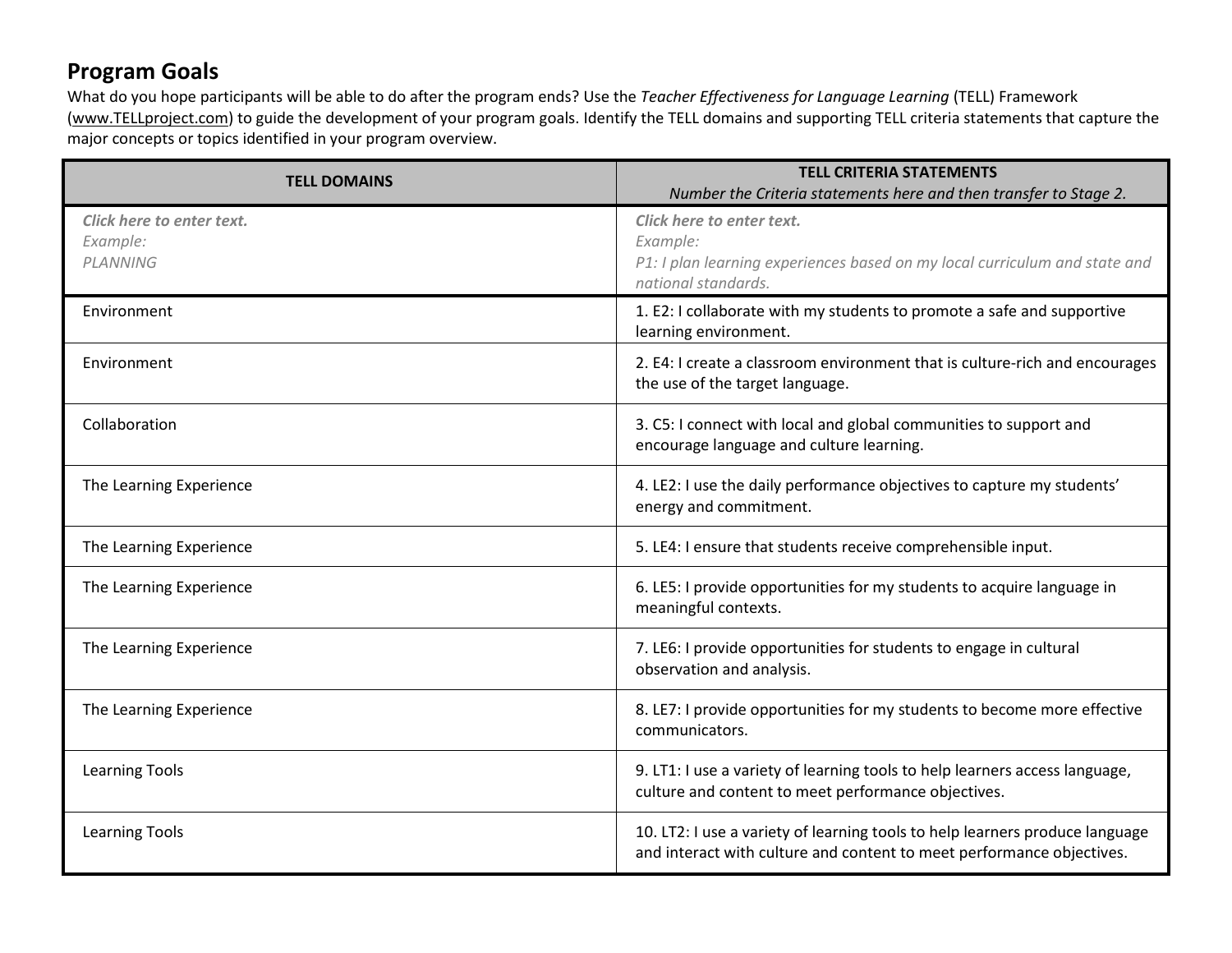| <b>TELL DOMAINS</b>    | <b>TELL CRITERIA STATEMENTS</b><br>Number the Criteria statements here and then transfer to Stage 2.                                                                                                       |
|------------------------|------------------------------------------------------------------------------------------------------------------------------------------------------------------------------------------------------------|
| Learning Tools         | 11. LT3: I use a variety of learning tools that facilitate an understanding of<br>the perspectives behind cultural products and practices.                                                                 |
| Performance & Feedback | 12. PF2: I employ a variety of feedback strategies designed to assist the<br>learner in growing toward the target.                                                                                         |
| Performance & Feedback | 13. PF3: I provide my students with opportunities to set and monitor their<br>own goals for language performance and cultural competence that are<br>consistent with or exceed course proficiency targets. |
| Planning               | 14. P1: I plan learning experiences based on my local curriculum and state<br>and national standards.                                                                                                      |
| Planning               | 15. P6: I use the backward-design process to plan lessons that lead<br>students to meet the unit performance objectives.                                                                                   |
| Planning               | 16. P7: I plan lessons containing activities that are contextualized, connect<br>to prior learning and require attention to meaning.                                                                       |
| Planning               | 17. P8: I plan lessons that contain learning experiences designed to keep all<br>students engaged all the time.                                                                                            |
| Professionalism        | 18. PR2: I maintain high levels of linguistic competence in both the target<br>language and English.                                                                                                       |
| Professionalism        | 19. PR3: I am a reflective practitioner.                                                                                                                                                                   |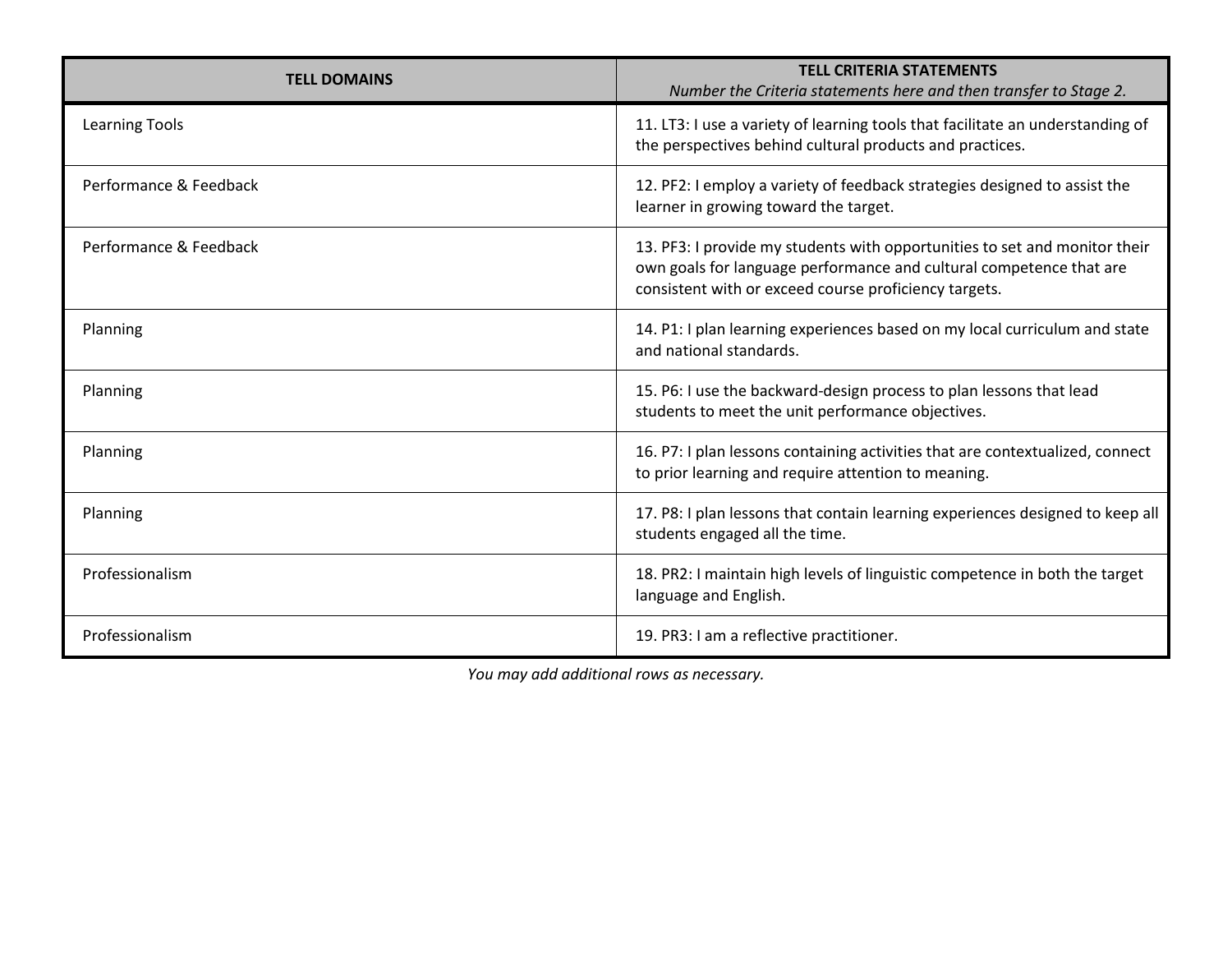# **STAGE 2: How will participants demonstrate what they can do with what they know by the end of the program?**

### **Performance Assessment**

What evidence will participants produce to demonstrate their understanding of the TELL criteria?

| <b>TELL CRITERIA STATEMENTS</b><br>Number the Criteria statements here and then transfer to Stage 3.                                          | <b>EVIDENCE/PRODUCT AND BRIEF DESCRIPTION</b>                                                                                                                                                                                                                           |
|-----------------------------------------------------------------------------------------------------------------------------------------------|-------------------------------------------------------------------------------------------------------------------------------------------------------------------------------------------------------------------------------------------------------------------------|
| Click here to enter text.<br>Example:<br>1. P1: I plan learning experiences based on my local curriculum<br>and state and national standards. | Click here to enter text.<br>Example:<br>1. Standards-Based Thematic Unit - In groups, participants will<br>design a thematic unit. Each group member will design a<br>sequential individual lesson plan within the unit.                                               |
| 1. E2: I collaborate with my students to promote a safe and supportive<br>learning environment.                                               | 1. Participants will identify strategies to establish a physical and affective<br>learning environment.<br>Participants will identify strategies to prevent bullying                                                                                                    |
| 2. E4: I create a classroom environment that is culture-rich and encourages<br>the use of the target language.                                | 2. Participants will create a graphic organizer that identifies techniques and<br>strategies to create culture-rich lessons that promote target language use.                                                                                                           |
| 3. C5: I connect with local and global communities to support and<br>encourage language and culture learning.                                 | 3. Participants participate in a jigsaw activity to provide them with<br>background knowledge about the Omaha Henry Doorly Zoo, visit the zoo,<br>and complete an activity while at the zoo that demonstrates how students<br>can learn language in community settings. |
| 4. LE2: I use the daily performance objectives to capture my students'<br>energy and commitment.                                              | 4. Participants demonstrate during microteaching their ability to capture<br>student attention by creating a well-scaffolded lesson that includes an<br>engaging warm-up activity.                                                                                      |
| 5. LE4: I ensure that students receive comprehensible input.                                                                                  | 5. Participants will create a TPRS story in Chinese based on a scene from<br>the novel To Live.                                                                                                                                                                         |
| 6. LE5: I provide opportunities for my students to acquire language in<br>meaningful contexts.                                                | 6. Participants will be interviewed by Startalk students in Chinese about<br>cultural topics of interest to the students and will also pose simple<br>questions in Chinese for the students to answer about themselves.                                                 |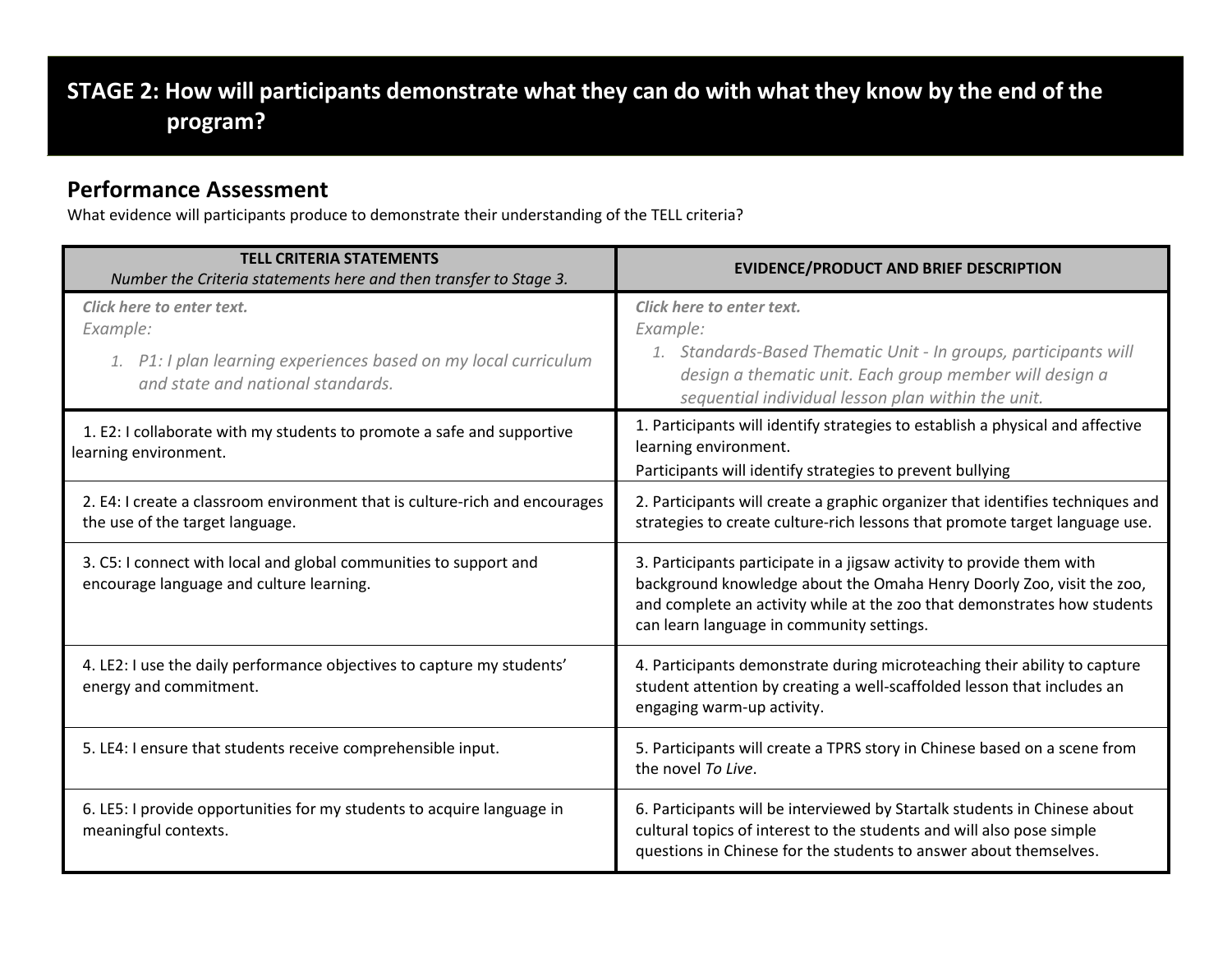| <b>TELL CRITERIA STATEMENTS</b><br>Number the Criteria statements here and then transfer to Stage 3.                                                                                                       | <b>EVIDENCE/PRODUCT AND BRIEF DESCRIPTION</b>                                                                                                                                                                                                                                      |
|------------------------------------------------------------------------------------------------------------------------------------------------------------------------------------------------------------|------------------------------------------------------------------------------------------------------------------------------------------------------------------------------------------------------------------------------------------------------------------------------------|
| 7. LE6: I provide opportunities for students to engage in cultural<br>observation and analysis.                                                                                                            | 7. Participants will develop lessons about Chinese festivals for Startalk<br>students based on authentic, first hand knowledge of the festivals in their<br>native country.                                                                                                        |
| 8. LE7: I provide opportunities for my students to become more effective<br>communicators.                                                                                                                 | 8. Participants will demonstrate their knowledge of formative feedback<br>techniques by incorporating them into microteaching lessons.                                                                                                                                             |
| 9. LT1: I use a variety of learning tools to help learners access language,<br>culture and content to meet performance objectives.                                                                         | 9. Participants will use a variety of iPad applications to create products<br>such as timelines & online comics that promote creativity and allow for<br>individualization of assignments.                                                                                         |
| 10. LT2: I use a variety of learning tools to help learners produce language<br>and interact with culture and content to meet performance objectives.                                                      | 10. Participants will participate actively in a lesson in which the teaching of<br>culture is modeled and will be asked to recall vocabulary and plot<br>sequences in German.                                                                                                      |
| 11. LT3: I use a variety of learning tools that facilitate an understanding of<br>the perspectives behind cultural products and practices.                                                                 | 11. Participants will create a product using StoryKit to present their native<br>culture to others.                                                                                                                                                                                |
| 12. PF2: I employ a variety of feedback strategies designed to assist the<br>learner in growing toward the target.                                                                                         | 12. Participants will use rubrics to provide peers with feedback on various<br>Web 2.0 products and give and receive written and oral feedback on<br>microteaching lessons.                                                                                                        |
| 13. PF3: I provide my students with opportunities to set and monitor their<br>own goals for language performance and cultural competence that are<br>consistent with or exceed course proficiency targets. | 13. Participants will create a sample student profile using the online<br>LinguaFolio website.                                                                                                                                                                                     |
| 14. P1: I plan learning experiences based on my local curriculum and state<br>and national standards.                                                                                                      | 14. Participants will incorporate appropriate CanDo statements into their<br>microteaching lesson. They will identify the modes of communication in a<br>variety of hypothetical learning scenarios and include all three modes of<br>communication in their microteaching lesson. |
| 15. P6: I use the backward-design process to plan lessons that lead<br>students to meet the unit performance objectives.                                                                                   | 15. Participants will create a lesson plan based on the concepts of<br>backward design, teach this lesson, which will be videotaped, and receive<br>feedback from students, peers and instructors.                                                                                 |
| 16. P7: I plan lessons containing activities that are contextualized, connect<br>to prior learning and require attention to meaning.                                                                       | 16. Participants will create a timeline using the Web 2.0 application<br>TimeToast to represent their understanding of the main events and their                                                                                                                                   |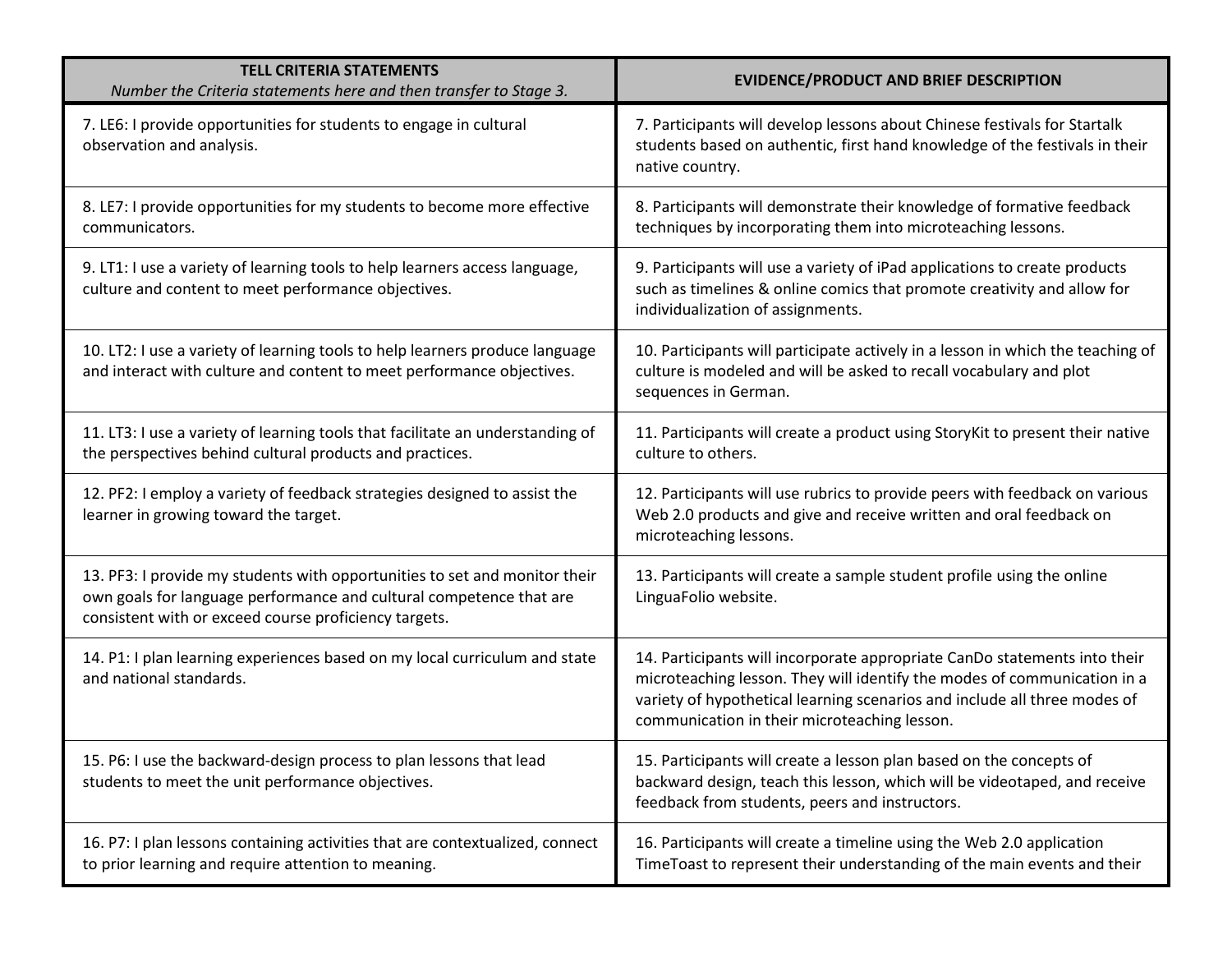| <b>TELL CRITERIA STATEMENTS</b><br>Number the Criteria statements here and then transfer to Stage 3.            | <b>EVIDENCE/PRODUCT AND BRIEF DESCRIPTION</b>                                                                                                                                                                                                                                                                         |
|-----------------------------------------------------------------------------------------------------------------|-----------------------------------------------------------------------------------------------------------------------------------------------------------------------------------------------------------------------------------------------------------------------------------------------------------------------|
|                                                                                                                 | historical implications in the novel To Live.                                                                                                                                                                                                                                                                         |
| 17. P8: I plan lessons that contain learning experiences designed to keep all<br>students engaged all the time. | 17. Participants will experience how to use a variety of Web 2.0<br>applications that promote creativity and are motivating to students by<br>creating products related to the text (To Live).                                                                                                                        |
| 18. PR2: I maintain high levels of linguistic competence in both the target<br>language and English.            | 18. Participants will read the Chinese novel To Live in Chinese, discuss the<br>novel on an online discussion board in Chinese and create products based<br>on the novel during the course of the Institute. They will regularly discuss<br>topics related to language pedagogy in English in small and large groups. |
| 19. PR3: I am a reflective practitioner.                                                                        | 19. Participants will reflect on their attitudes and beliefs about language<br>teaching and learning in an online journal at the end of each day.                                                                                                                                                                     |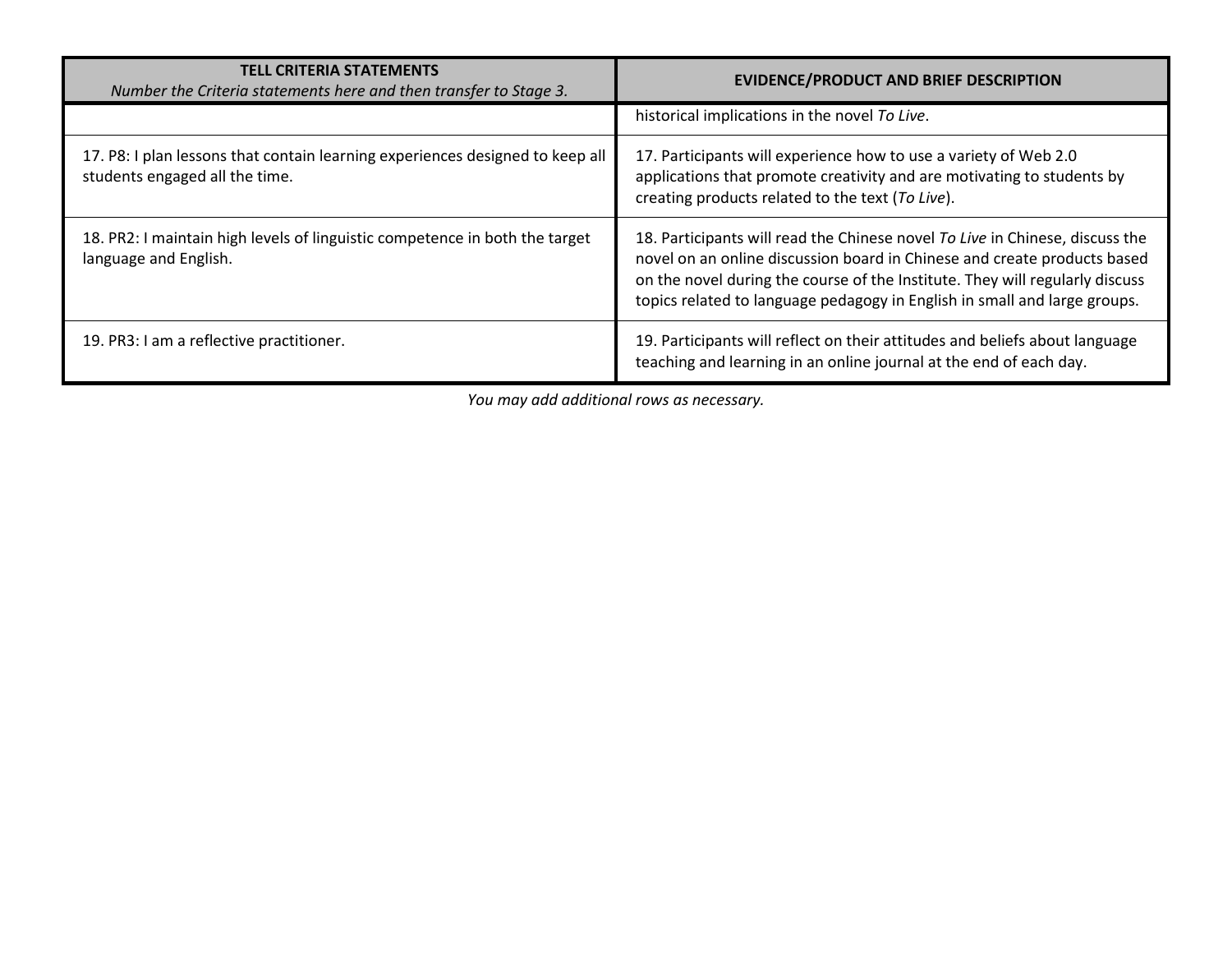### **Learning Experiences**

In this section, list the major learning experiences from the beginning through the end of your program. If your program has a component prior to the start of the program, include the major learning experiences for that portion of the program also. Complete the first column with the TELL criteria identified in Stage 1. In the second column, indicate the instructional topics that participants will need to know and the resources they will use in order to engage in the major learning experiences described in the third column. You may wish to consult the STELLA documents (on STARTALK website in early April 2014) for sample learning activities and resources.

| <b>TELL CRITERIA STATEMENTS</b><br>Participants can                                                                                              |                                                                                                                                                                                                     | <b>MAJOR LEARNING EXPERIENCES &amp;</b><br><b>EVIDENCE Participants will</b><br>experience & demonstrate  |                                                                                                                                                                                                                             |  |
|--------------------------------------------------------------------------------------------------------------------------------------------------|-----------------------------------------------------------------------------------------------------------------------------------------------------------------------------------------------------|-----------------------------------------------------------------------------------------------------------|-----------------------------------------------------------------------------------------------------------------------------------------------------------------------------------------------------------------------------|--|
| Copy the TELL Criteria<br>directly from Stage 2,<br>Column 1. Use one row for                                                                    | List the key concepts that participants need to know to meet the TELL Criteria listed in<br>the previous column. Identify the major resources participants will use to work with<br>these concepts. |                                                                                                           | Describe the key learning<br>experiences that allow<br>participants to demonstrate that                                                                                                                                     |  |
| each statement.                                                                                                                                  | Need to know                                                                                                                                                                                        | Will use                                                                                                  | they can meet the stated TELL<br>Criteria.                                                                                                                                                                                  |  |
| Click here to enter text.<br>Example:<br>P1: I plan learning<br>experiences based on my<br>local curriculum and state<br>and national standards. | <b>Click here to enter</b><br>text.<br>Example:<br>• National<br><b>Standards</b><br>• State Standards                                                                                              | Click here to enter text.<br>Example:<br>• Standards for Foreign Language Learning in the 21st<br>Century | Click here to enter text.<br>Example:<br>" Compare the ACTFL standards<br>with their program state<br>standards and develop a list of<br>similarities)<br>• Develop a lesson plan<br>incorporating at least 2 of the<br>5Cs |  |
| 1. E2: I collaborate with my<br>students to promote a safe<br>and supportive learning<br>environment.                                            | How to create a<br>physical and<br>affective learning<br>environment                                                                                                                                | Research based practices (Wright (2007) Classroom<br>Management in Language Education                     | During classroom management<br>sessions, experienced teachers<br>will describe what bullying looks<br>like in the classroom.<br>Discuss in small groups strategies<br>to prevent bullying.                                  |  |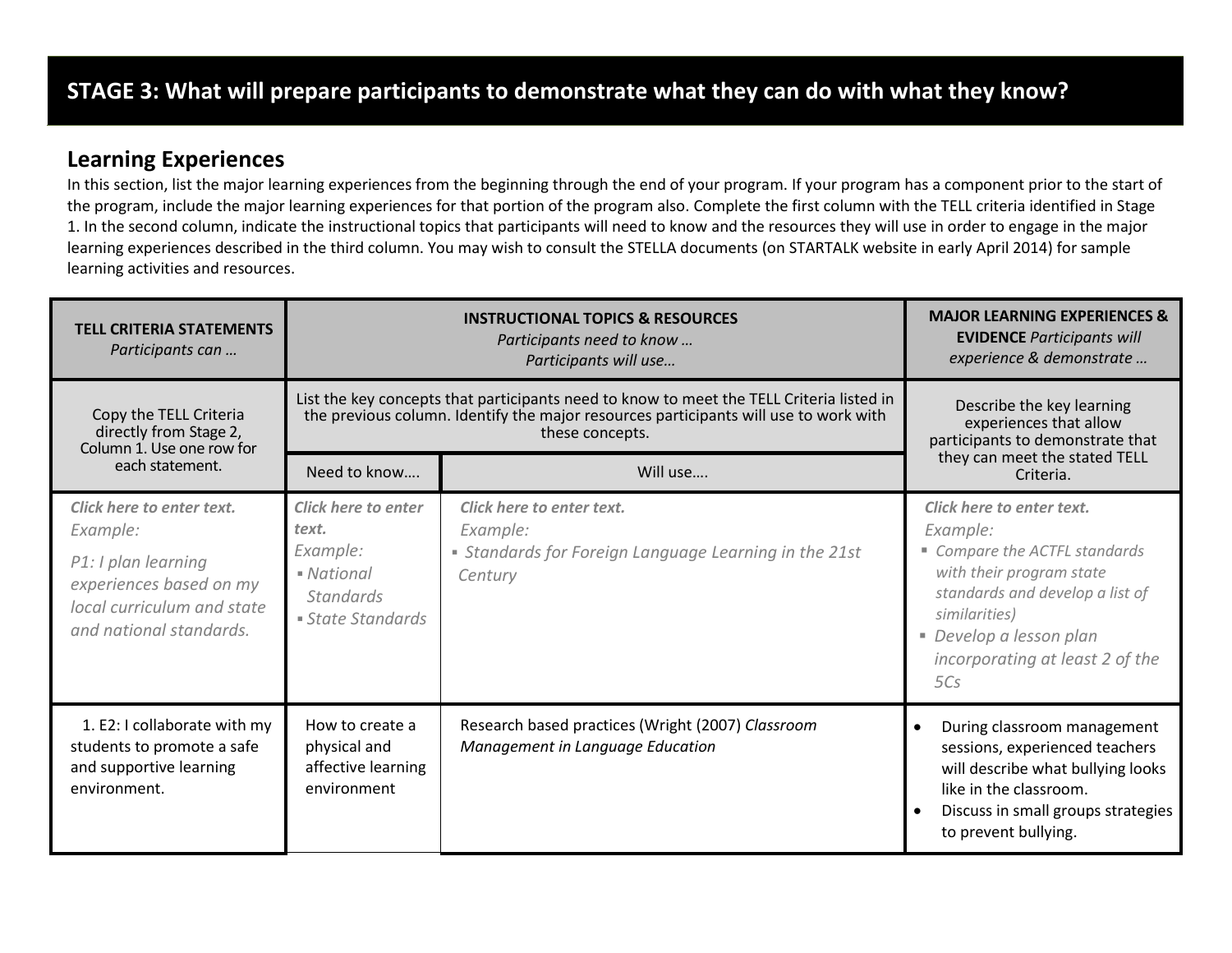| <b>TELL CRITERIA STATEMENTS</b><br>Participants can                                                                    |                                                                                               | <b>MAJOR LEARNING EXPERIENCES &amp;</b><br><b>EVIDENCE Participants will</b><br>experience & demonstrate                                                                                            |                                                                                                                                                                                                                                                                                                                                                                                                             |  |
|------------------------------------------------------------------------------------------------------------------------|-----------------------------------------------------------------------------------------------|-----------------------------------------------------------------------------------------------------------------------------------------------------------------------------------------------------|-------------------------------------------------------------------------------------------------------------------------------------------------------------------------------------------------------------------------------------------------------------------------------------------------------------------------------------------------------------------------------------------------------------|--|
| Copy the TELL Criteria<br>directly from Stage 2,<br>Column 1. Use one row for                                          |                                                                                               | List the key concepts that participants need to know to meet the TELL Criteria listed in<br>the previous column. Identify the major resources participants will use to work with<br>these concepts. | Describe the key learning<br>experiences that allow<br>participants to demonstrate that<br>they can meet the stated TELL<br>Criteria.                                                                                                                                                                                                                                                                       |  |
| each statement.                                                                                                        | Need to know                                                                                  | Will use                                                                                                                                                                                            |                                                                                                                                                                                                                                                                                                                                                                                                             |  |
| 2. E4: I create a classroom<br>environment that is culture-<br>rich and encourages the use<br>of the target language.  | 3P's for teaching<br>culture                                                                  | Moeller & Dema (2012) Teaching Culture in the 21 <sup>st</sup> Century<br>Classroom<br>Moeller & Roberts, (2013) Keeping it in the Target Language                                                  | View Annenberg videos of<br>$\bullet$<br>immersion classrooms<br>Discuss techniques and<br>strategies used by the teachers<br>in the videos to create culture-<br>rich lessons that promote target<br>language use.                                                                                                                                                                                         |  |
| 3. C5: I connect with local<br>and global communities to<br>support and encourage<br>language and culture<br>learning. | Media and<br>technology tools<br>to connect with<br>native speakers<br>and authentic<br>texts | Keypals, online resources<br>Pedagogical strategies for integration of community resources                                                                                                          | Discuss ways to incorporate<br>community resources into<br>language instruction<br>Complete jigsaw activity about<br>Henry Doorly Zoo<br>Visit the zoo<br>Complete worksheet that<br>demonstrates how students can<br>learn language in community<br>settings.<br>Create personal website<br>(ePortfolio) that provides<br>multiple resources for<br>connecting classroom to native<br>culture and speakers |  |
| 4. LE2: I use the daily<br>performance objectives to<br>capture my students' energy<br>and commitment.                 | Can do<br>statements                                                                          | NCSSFL/ACTFL Can do statements<br>Goodwin, (2011) Simply Better Doing what matters most so<br>change the odds for student success                                                                   | Learn how to prepare a carefully<br>scaffolded lesson plan guided by<br>performance objectives that<br>represent what students can do<br>versus what they know.                                                                                                                                                                                                                                             |  |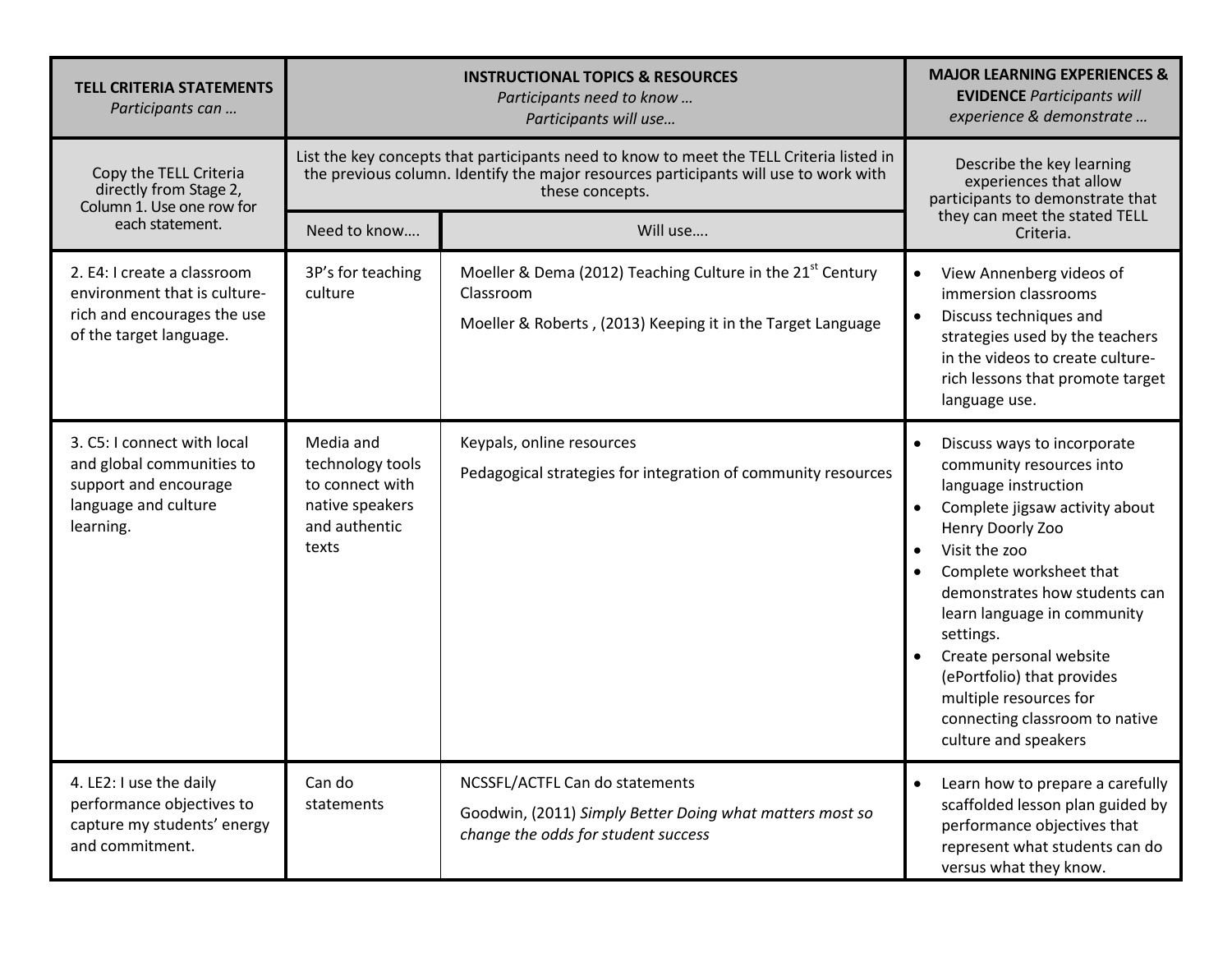| <b>TELL CRITERIA STATEMENTS</b><br>Participants can                           |                                                        | <b>MAJOR LEARNING EXPERIENCES &amp;</b><br><b>EVIDENCE Participants will</b><br>experience & demonstrate                                                                                            |                                                                                                                                                                                                                                                                                                                                                                                                                                                                            |  |
|-------------------------------------------------------------------------------|--------------------------------------------------------|-----------------------------------------------------------------------------------------------------------------------------------------------------------------------------------------------------|----------------------------------------------------------------------------------------------------------------------------------------------------------------------------------------------------------------------------------------------------------------------------------------------------------------------------------------------------------------------------------------------------------------------------------------------------------------------------|--|
| Copy the TELL Criteria<br>directly from Stage 2,<br>Column 1. Use one row for |                                                        | List the key concepts that participants need to know to meet the TELL Criteria listed in<br>the previous column. Identify the major resources participants will use to work with<br>these concepts. | Describe the key learning<br>experiences that allow<br>participants to demonstrate that<br>they can meet the stated TELL                                                                                                                                                                                                                                                                                                                                                   |  |
| each statement.                                                               | Need to know                                           | Will use                                                                                                                                                                                            | Criteria.                                                                                                                                                                                                                                                                                                                                                                                                                                                                  |  |
|                                                                               |                                                        |                                                                                                                                                                                                     | Discuss ways to motivate<br>$\bullet$<br>students by incorporating<br>engaging start-up activities at<br>the beginning of the lesson.<br>Create a microteaching lesson<br>that includes all phases of a well-<br>scaffolded lesson, including<br>warm-up, input, guided practice,<br>independent practice and<br>closure. During microteaching,<br>participants will demonstrate<br>their ability to capture student<br>attention using an effective<br>start-up activity. |  |
| 5. LE4: I ensure that students<br>receive comprehensible<br>input.            | Strategies for<br>providing<br>Comprehensible<br>Input | STARTALK video<br>Annenberg video<br>Demonstrations                                                                                                                                                 | Experience first hand what it<br>feels like to be placed in an<br>immersion setting during a TPRS<br>lesson in French<br>Apply what was learned about<br>comprehensible input by<br>creating a TPRS story in Chinese<br>based on a scene from the novel<br>To Live.<br>Share the story with a partner.<br>$\bullet$                                                                                                                                                        |  |
| 6. LE5: I provide<br>opportunities for my<br>students to acquire language     | Role or<br>content/context<br>in lesson planning       | AP College Board Language and Culture model (six themes)                                                                                                                                            | Create lesson plan driven by<br>$\bullet$<br>essential questions and<br>embedded in theme/content<br><b>Teachers interview STARTALK</b>                                                                                                                                                                                                                                                                                                                                    |  |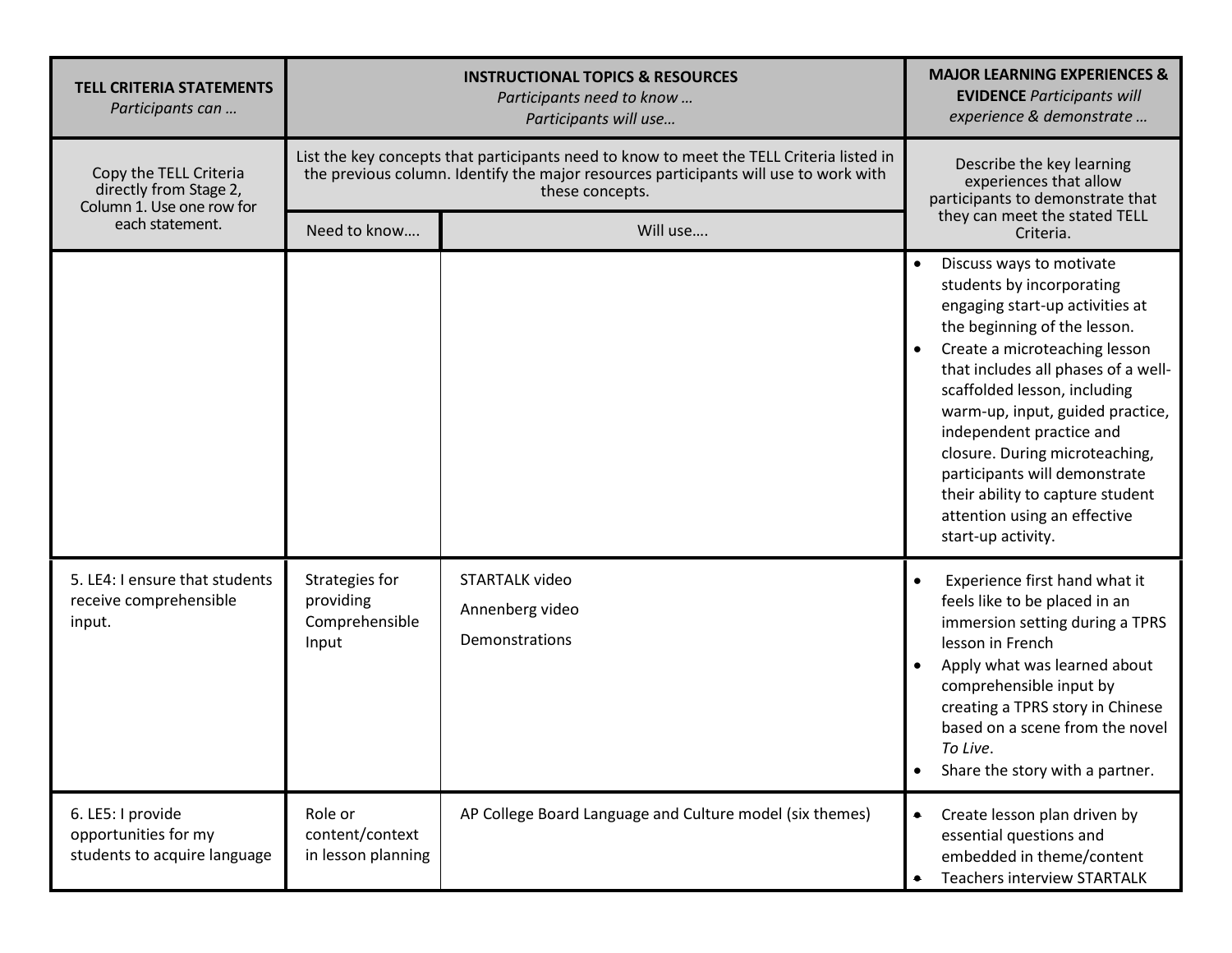| <b>TELL CRITERIA STATEMENTS</b><br>Participants can                                                   |                                                              | <b>MAJOR LEARNING EXPERIENCES &amp;</b><br><b>EVIDENCE Participants will</b><br>experience & demonstrate                                                                                                                        |                                                                                                                                                                                                                                                                                                                                                                                                                                                                                                       |  |
|-------------------------------------------------------------------------------------------------------|--------------------------------------------------------------|---------------------------------------------------------------------------------------------------------------------------------------------------------------------------------------------------------------------------------|-------------------------------------------------------------------------------------------------------------------------------------------------------------------------------------------------------------------------------------------------------------------------------------------------------------------------------------------------------------------------------------------------------------------------------------------------------------------------------------------------------|--|
| Copy the TELL Criteria<br>directly from Stage 2,<br>Column 1. Use one row for                         |                                                              | List the key concepts that participants need to know to meet the TELL Criteria listed in<br>the previous column. Identify the major resources participants will use to work with<br>these concepts.                             | Describe the key learning<br>experiences that allow<br>participants to demonstrate that                                                                                                                                                                                                                                                                                                                                                                                                               |  |
| each statement.                                                                                       | Need to know                                                 | Will use                                                                                                                                                                                                                        | they can meet the stated TELL<br>Criteria.                                                                                                                                                                                                                                                                                                                                                                                                                                                            |  |
| in meaningful contexts.                                                                               |                                                              |                                                                                                                                                                                                                                 | students regarding cultural<br>topics of interest to the students<br>Teach a lesson that<br>demonstrates integration of<br>essential question and that is<br>embedded in a theme/content                                                                                                                                                                                                                                                                                                              |  |
| 7. LE6: I provide<br>opportunities for students to<br>engage in cultural<br>observation and analysis. | Intercultural<br>Communicative<br>Competency                 | Moeller & Nugent (2014) Building Intercultural Competence in<br>the Language Classroom. Unlock the Gateway to<br>Communication                                                                                                  | Startalk students will compare<br>$\bullet$<br>and contrast Chinese major<br>festivals, how they are<br>celebrated and typical practices<br>associated with these festivals as<br>well as compare them to US<br>festivals.<br>Startalk teachers will develop<br>lessons about these festivals for<br>the Startalk students based on<br>authentic, first hand knowledge<br>of the festivals in their native<br>country.<br>Teachers will teach the lessons<br>to a small group of Startalk<br>students |  |
| 8. LE7: I provide<br>opportunities for my<br>students to become more<br>effective communicators.      | Self assessment,<br>peer feedback,<br>instructor<br>feedback | Moeller, et al: Roadmap to Assessment. Wiki website. Primer<br>on Assessment in the Foreign Language Classroom<br>https://sites.google.com/site/roadmaptoassessment/home<br>Feedback and Self-Regulated Learning: A Theoretical | Learn about, experience first<br>$\bullet$<br>hand, and practice various forms<br>of formative feedback, including<br>use of white boards, thumbs<br>up/down, actions, drawings and<br>other non-verbals, as ways for                                                                                                                                                                                                                                                                                 |  |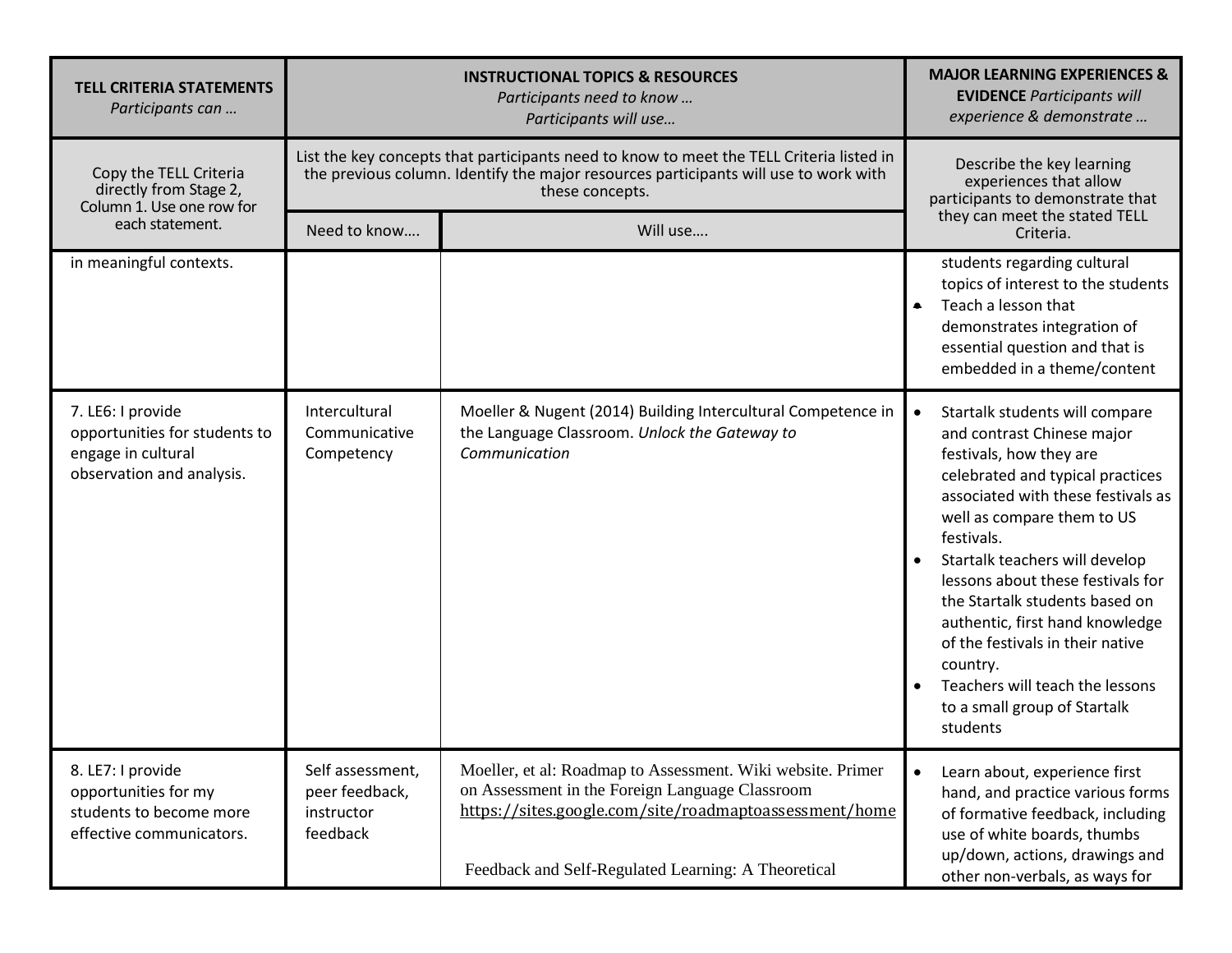| <b>TELL CRITERIA STATEMENTS</b><br>Participants can                                                                                                               |                                                                | <b>MAJOR LEARNING EXPERIENCES &amp;</b><br><b>EVIDENCE Participants will</b><br>experience & demonstrate                                                                                                                                                                                                                                                                                                         |                                                                                                                                                                                                                                                                                                                                                                                                                                 |  |
|-------------------------------------------------------------------------------------------------------------------------------------------------------------------|----------------------------------------------------------------|------------------------------------------------------------------------------------------------------------------------------------------------------------------------------------------------------------------------------------------------------------------------------------------------------------------------------------------------------------------------------------------------------------------|---------------------------------------------------------------------------------------------------------------------------------------------------------------------------------------------------------------------------------------------------------------------------------------------------------------------------------------------------------------------------------------------------------------------------------|--|
| Copy the TELL Criteria<br>directly from Stage 2,<br>Column 1. Use one row for                                                                                     |                                                                | List the key concepts that participants need to know to meet the TELL Criteria listed in<br>the previous column. Identify the major resources participants will use to work with<br>these concepts.                                                                                                                                                                                                              | Describe the key learning<br>experiences that allow<br>participants to demonstrate that<br>they can meet the stated TELL                                                                                                                                                                                                                                                                                                        |  |
| each statement.                                                                                                                                                   | Need to know                                                   | Will use                                                                                                                                                                                                                                                                                                                                                                                                         | Criteria.                                                                                                                                                                                                                                                                                                                                                                                                                       |  |
|                                                                                                                                                                   |                                                                | Synthesis Author(s): Deborah L. Butler and Philip H. Winne                                                                                                                                                                                                                                                                                                                                                       | students to demonstrate<br>comprehension that ultimately<br>improve their communication<br>skills.<br>Incorporate formative feedback<br>strategies into microteaching.                                                                                                                                                                                                                                                          |  |
| 9. LT1: I use a variety of<br>learning tools to help<br>learners access language,<br>culture and content to meet<br>performance objectives.                       | Technology<br>applications                                     | Moeller, Aleidine J. & Megan van Alstine. (2012). The<br>Convergence of Technology, Pedagogy and Critical Thinking.<br>Learning Languages Journal, 17(1). 8-14<br>Bustamante, C, Hurlbut, S, Moeller, A. (2012). Web 2.0 and<br>Language Learners: Moving from Consumers to Creators.<br>Touch the World. Central States Conference Report. Pp.<br>109-131. Tatiana Sildus, Editor. Eau Claire, WI: Crown Prints | Use a variety of iPad applications<br>to create products such as<br>timelines & online comics<br>Discuss how the use of<br>technology can promote<br>creativity and allow for<br>individualization of assignments.                                                                                                                                                                                                              |  |
| 10. LT2: I use a variety of<br>learning tools to help<br>learners produce language<br>and interact with culture and<br>content to meet<br>performance objectives. | Communicative<br>Language<br>Teaching & task<br>based learning | Brandl: Making Communicative Language Teaching Happen                                                                                                                                                                                                                                                                                                                                                            | Participate actively in a lesson in<br>which the teaching of culture is<br>modeled.<br>Using a non-Chinese language,<br>participants will be placed in the<br>role of the learner and immersed<br>in a literature based lesson<br>taught exclusively in German to<br>provide them with a first hand<br>experience of how culture can<br>be taught using L2 only.<br>Participants will be asked to<br>recall vocabulary and plot |  |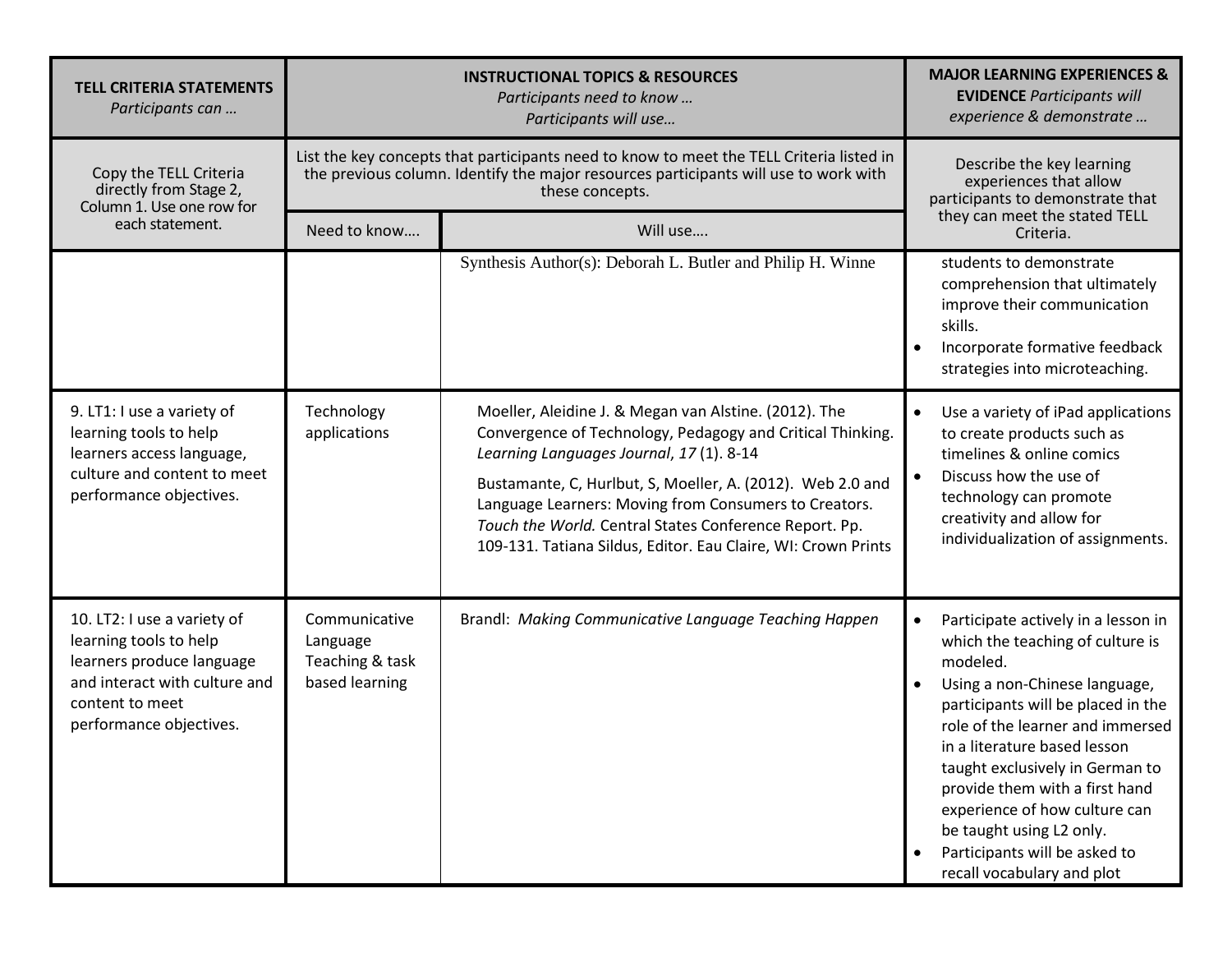| <b>TELL CRITERIA STATEMENTS</b><br>Participants can                                                                                                                                        |                                                                                                                                     | <b>MAJOR LEARNING EXPERIENCES &amp;</b><br><b>EVIDENCE Participants will</b><br>experience & demonstrate                                                                                            |                                                                                                                                                                                                                                                                                                                      |  |
|--------------------------------------------------------------------------------------------------------------------------------------------------------------------------------------------|-------------------------------------------------------------------------------------------------------------------------------------|-----------------------------------------------------------------------------------------------------------------------------------------------------------------------------------------------------|----------------------------------------------------------------------------------------------------------------------------------------------------------------------------------------------------------------------------------------------------------------------------------------------------------------------|--|
| Copy the TELL Criteria<br>directly from Stage 2,<br>Column 1. Use one row for                                                                                                              |                                                                                                                                     | List the key concepts that participants need to know to meet the TELL Criteria listed in<br>the previous column. Identify the major resources participants will use to work with<br>these concepts. | Describe the key learning<br>experiences that allow<br>participants to demonstrate that                                                                                                                                                                                                                              |  |
| each statement.                                                                                                                                                                            | Need to know                                                                                                                        | Will use                                                                                                                                                                                            | they can meet the stated TELL<br>Criteria.                                                                                                                                                                                                                                                                           |  |
|                                                                                                                                                                                            |                                                                                                                                     |                                                                                                                                                                                                     | sequences in German.                                                                                                                                                                                                                                                                                                 |  |
| 11. LT3: I use a variety of<br>learning tools that facilitate<br>an understanding of the<br>perspectives behind cultural<br>products and practices.                                        | Perspectives,<br>Practices and<br>Products<br>Integration of<br>digital media<br>Theoretical<br>frameworks<br>(Byrum,<br>Deardorff) | ACTFL Standards for teaching culture<br>Web 2.0 Applications, web based resources<br>Theoretical Models of ICC                                                                                      | Participate in an activity based<br>on the 4 <sup>th</sup> of July that<br>demonstrates best practices in<br>the teaching of intercultural<br>communicative competence<br>Discuss the role of attitudes,<br>knowledge and skills<br>Create a product using StoryKit<br>to present their native culture to<br>others. |  |
| 12. PF2: I employ a variety of<br>feedback strategies designed<br>to assist the learner in<br>growing toward the target.                                                                   | Formative and<br>summative<br>assessment<br>Types of<br>Feedback                                                                    | Stiggins et al Classroom Assessment for Student Learning<br>Hughes Testing for Language Teachers                                                                                                    | Discuss the various types or and<br>uses for rubrics as vehicles for<br>student feedback.<br>Use a rubric to provide peer<br>feedback on Web 2.0 products<br>Give written and oral feedback<br>during microteaching sessions.                                                                                        |  |
| 13. PF3: I provide my<br>students with opportunities<br>to set and monitor their own<br>goals for language<br>performance and cultural<br>competence that are<br>consistent with or exceed | <b>Goal Setting</b><br>Self assessment<br>Self regularion                                                                           | Moeller, Aleidine J., Theiler, Janine & Wu, Chaorong.<br>(2012) Goal setting and student achievement: a longitudinal<br>study. Modern Language Journal, 96 (2). 153-169<br>LinguaFolio              | Read an article about goal<br>setting<br>Attend a demonstration of the<br>$\bullet$<br>online LinguaFolio (including the<br>passport section where students<br>record information about<br>intercultural competence)                                                                                                 |  |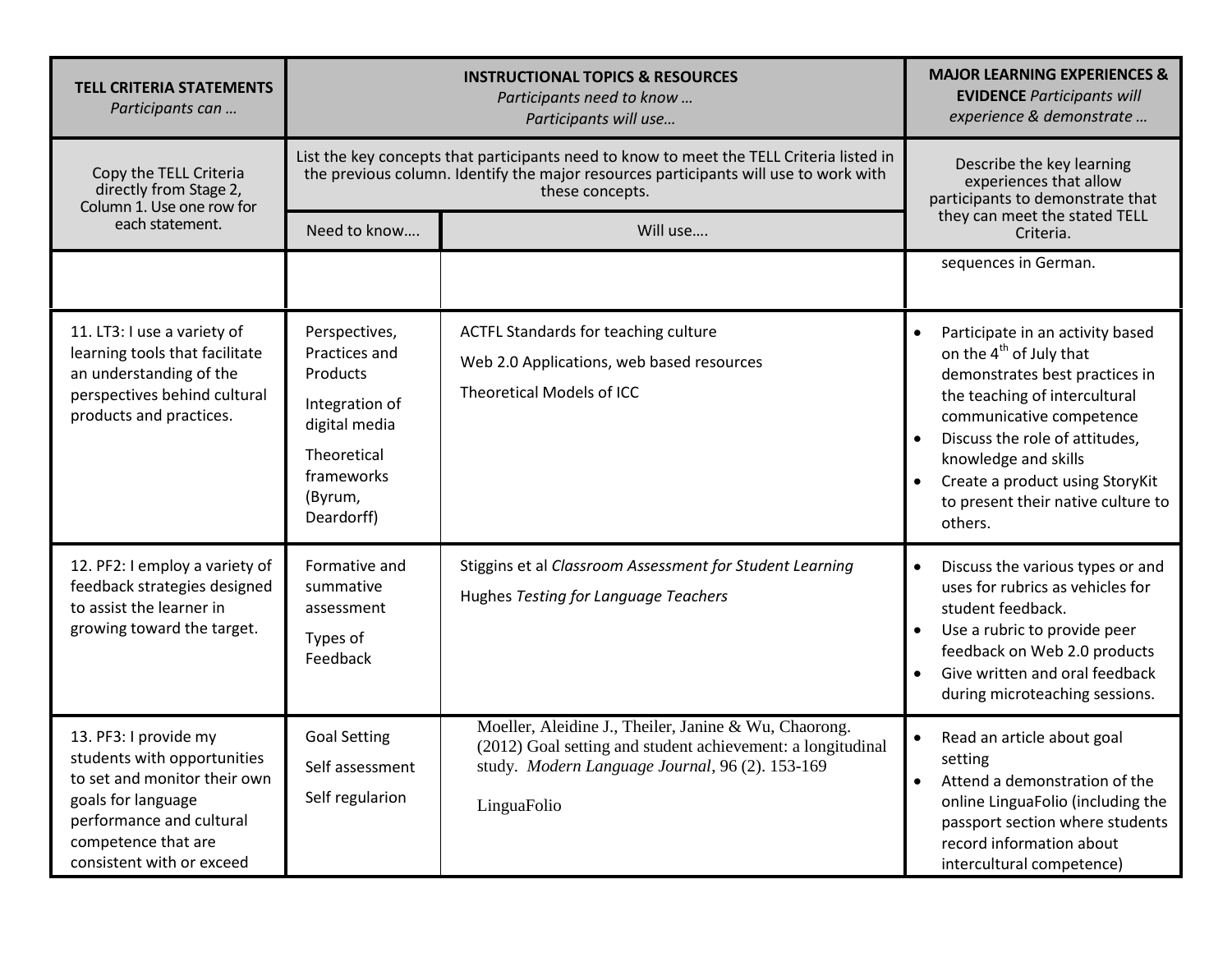| <b>TELL CRITERIA STATEMENTS</b><br>Participants can                                                                                | <b>INSTRUCTIONAL TOPICS &amp; RESOURCES</b><br>Participants need to know<br>Participants will use                                                                                                   |                                                                                                                                                                                           | <b>MAJOR LEARNING EXPERIENCES &amp;</b><br><b>EVIDENCE Participants will</b><br>experience & demonstrate                                                                                                                                                                                                                                                 |
|------------------------------------------------------------------------------------------------------------------------------------|-----------------------------------------------------------------------------------------------------------------------------------------------------------------------------------------------------|-------------------------------------------------------------------------------------------------------------------------------------------------------------------------------------------|----------------------------------------------------------------------------------------------------------------------------------------------------------------------------------------------------------------------------------------------------------------------------------------------------------------------------------------------------------|
| Copy the TELL Criteria<br>directly from Stage 2,<br>Column 1. Use one row for<br>each statement.                                   | List the key concepts that participants need to know to meet the TELL Criteria listed in<br>the previous column. Identify the major resources participants will use to work with<br>these concepts. |                                                                                                                                                                                           | Describe the key learning<br>experiences that allow<br>participants to demonstrate that                                                                                                                                                                                                                                                                  |
|                                                                                                                                    | Need to know                                                                                                                                                                                        | Will use                                                                                                                                                                                  | they can meet the stated TELL<br>Criteria.                                                                                                                                                                                                                                                                                                               |
| course proficiency targets.                                                                                                        |                                                                                                                                                                                                     |                                                                                                                                                                                           | Create a sample student profile<br>using the online LinguaFolio<br>website.                                                                                                                                                                                                                                                                              |
| 14. P1: I plan learning<br>experiences based on my<br>local curriculum and state<br>and national standards.                        | State Language<br>Frameworks<br>Standards for<br>Foreign Language<br>Learning in the<br>21 <sup>st</sup> Century                                                                                    | <b>Respective State Frameworks</b><br>Standards for Foreign Language Learning in the 21 <sup>st</sup> Century<br>NCSSFL/ACTFL Can Do Statements                                           | Review the NCSSFL/ACTFL CanDo<br>statements<br>Learn about the three modes of<br>communication<br>In a numbered heads together<br>activity, identify the modes of<br>communication in a variety of<br>hypothetical learning scenarios.<br>Microteaching lessons must<br>include appropriate CanDo<br>statements and all three modes<br>of communication. |
| 15. P6: I use the backward-<br>design process to plan<br>lessons that lead students to<br>meet the unit performance<br>objectives. | <b>Backward Design</b><br><b>Lesson Planning</b>                                                                                                                                                    | Couet, et al: Understanding Articulation,<br>Designing for Performance: A Guide for Action<br>in Planning Language Programs<br>Stiggins et. al: Classroom Assessment for Student Learning | Create a lesson plan based on<br>the concepts of backward design<br>Teach this lesson to a small<br>group of Startalk students<br>Videotape the lesson<br>$\bullet$<br>Provide feedback to peers<br>Receive feedback from students,<br>peers and instructors.                                                                                            |
| 16. P7: I plan lessons<br>containing activities that are<br>contextualized, connect to<br>prior learning and require               | Task based<br>instruction,<br>second language<br>acquisition                                                                                                                                        | Marzano, et. al Classroom Instruction that works (Research<br>based Strategies for Increasing Student Achievement)<br>Brandl: Making Communicative Language Teaching Happen               | Sequentially order actual events<br>from Chinese history,<br>Match episodes from the novel                                                                                                                                                                                                                                                               |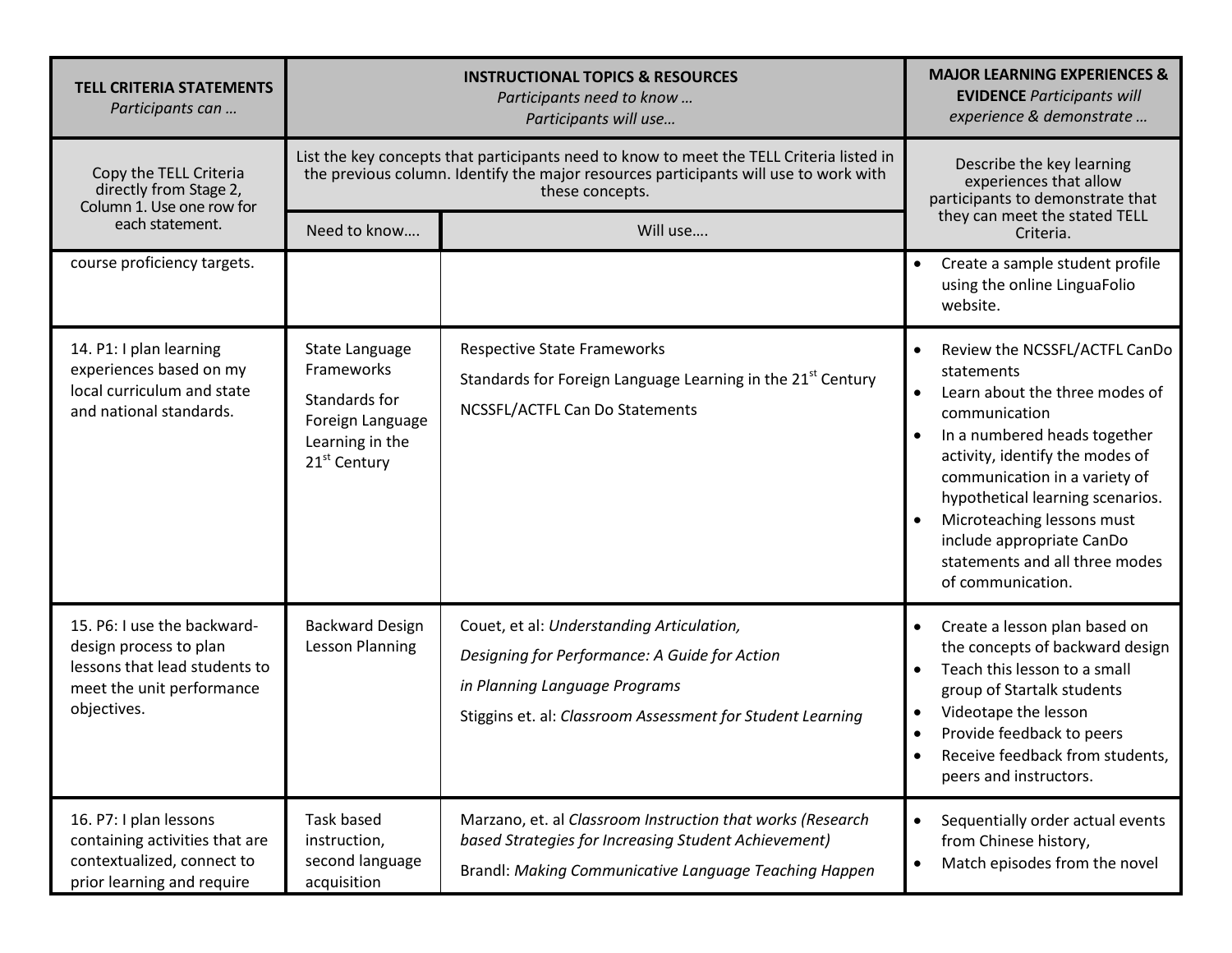| <b>TELL CRITERIA STATEMENTS</b><br>Participants can                                                                   | <b>INSTRUCTIONAL TOPICS &amp; RESOURCES</b><br>Participants need to know<br>Participants will use                                                                                                   |                                                                                                                                                                                                                                                                                                                                                                                                                                                                                                                                      | <b>MAJOR LEARNING EXPERIENCES &amp;</b><br><b>EVIDENCE Participants will</b><br>experience & demonstrate                                                                                                                                                                                                                                                                                  |
|-----------------------------------------------------------------------------------------------------------------------|-----------------------------------------------------------------------------------------------------------------------------------------------------------------------------------------------------|--------------------------------------------------------------------------------------------------------------------------------------------------------------------------------------------------------------------------------------------------------------------------------------------------------------------------------------------------------------------------------------------------------------------------------------------------------------------------------------------------------------------------------------|-------------------------------------------------------------------------------------------------------------------------------------------------------------------------------------------------------------------------------------------------------------------------------------------------------------------------------------------------------------------------------------------|
| Copy the TELL Criteria<br>directly from Stage 2,<br>Column 1. Use one row for<br>each statement.                      | List the key concepts that participants need to know to meet the TELL Criteria listed in<br>the previous column. Identify the major resources participants will use to work with<br>these concepts. |                                                                                                                                                                                                                                                                                                                                                                                                                                                                                                                                      | Describe the key learning<br>experiences that allow<br>participants to demonstrate that                                                                                                                                                                                                                                                                                                   |
|                                                                                                                       | Need to know                                                                                                                                                                                        | Will use                                                                                                                                                                                                                                                                                                                                                                                                                                                                                                                             | they can meet the stated TELL<br>Criteria.                                                                                                                                                                                                                                                                                                                                                |
| attention to meaning.                                                                                                 | theory, best<br>practices in<br>language<br>pedagogy                                                                                                                                                | Norris: Task-Based Teaching and Testing in The Handbook of<br>Language Teaching (Long & Doughty)                                                                                                                                                                                                                                                                                                                                                                                                                                     | To Live with those events<br>Create a timeline using the Web<br>2.0 application TimeToast to<br>represent the story                                                                                                                                                                                                                                                                       |
| 17. P8: I plan lessons that<br>contain learning experiences<br>designed to keep all students<br>engaged all the time. | Integration of<br>motivational<br>strategies,<br>technology<br>applications and<br>creativity                                                                                                       | Jensen et.al The Essentials of World Languages Grades K-12)<br>Effective Curriculum, Instruction & Assessments<br>Moeller, Aleidine J. & Megan van Alstine. (2012). The<br>Convergence of Technology, Pedagogy and Critical Thinking.<br>Learning Languages Journal, 17 (1). 8-14<br>Bustamante, C, Hurlbut, S, Moeller, A. (2012). Web 2.0 and<br>Language Learners: Moving from Consumers to Creators.<br>Touch the World. Central States Conference Report. Pp. 109-<br>131. Tatiana Sildus, Editor. Eau Claire, WI: Crown Prints | Learn how to use a variety of<br>$\bullet$<br>Web 2.0 applications that<br>promote creativity and are<br>motivating to students,<br>Practice with these applications<br>while creating products related<br>to the text (To Live)<br>Demonstrate their final products<br>by uploading them into their<br>ePortfolios.                                                                      |
| 18. PR2: I maintain high<br>levels of linguistic<br>competence in both the<br>target language and English.            | Professional<br>Development<br>opportunities                                                                                                                                                        | Websites, listserves (ACTFL, AAT's), professional journals                                                                                                                                                                                                                                                                                                                                                                                                                                                                           | Before the Institute, read the<br>$\bullet$<br>Chinese novel To Live in Chinese,<br>Discuss the novel on an online<br>discussion board in Chinese<br>Create a series of products based<br>on the novel during the course<br>of the Institute.<br>Practice discussing topics related<br>to language pedagogy in English<br>to develop / improve confidence<br>and vocabulary in this area. |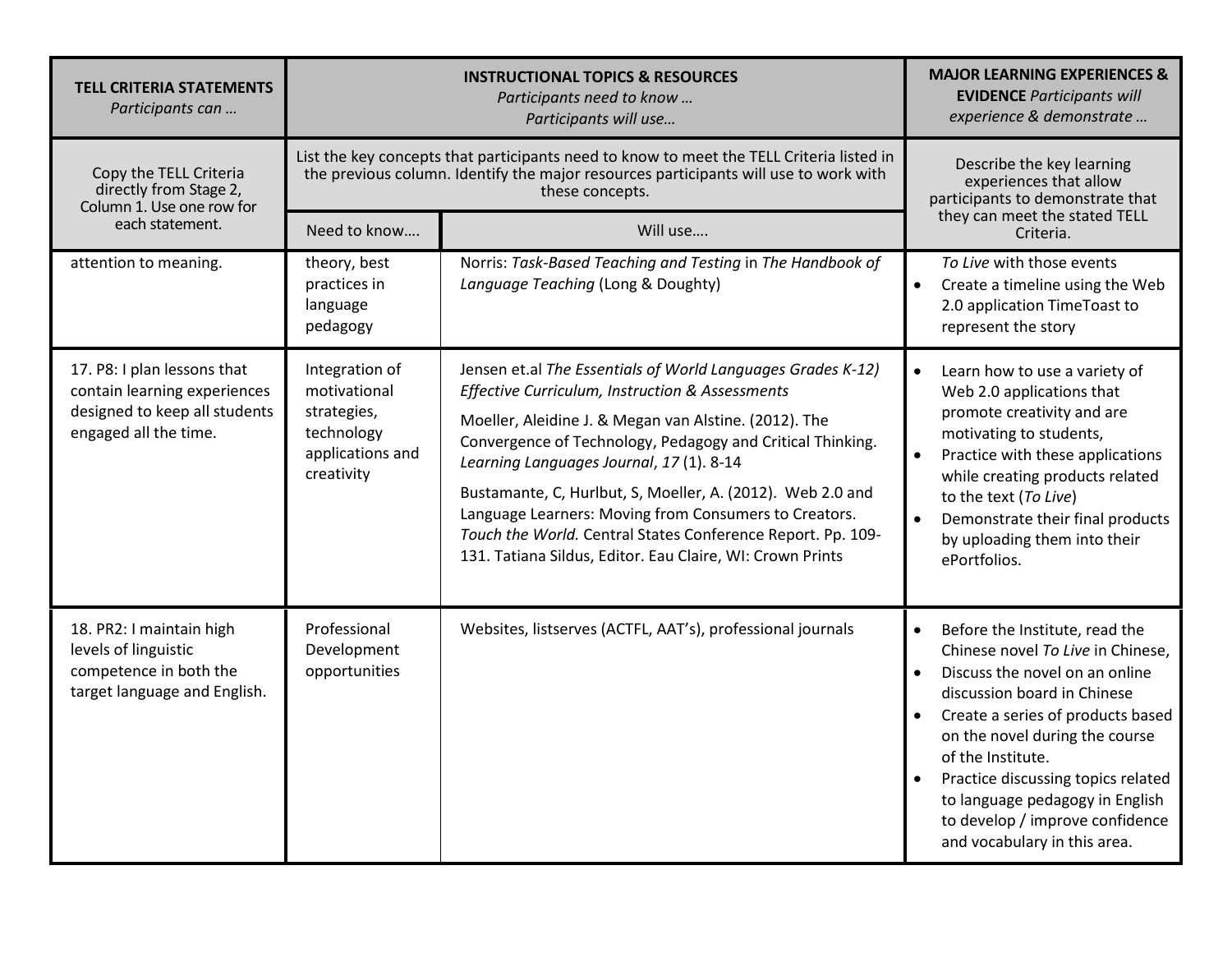| TELL CRITERIA STATEMENTS<br>Participants can                                  | <b>INSTRUCTIONAL TOPICS &amp; RESOURCES</b><br>Participants need to know<br>Participants will use                                                                                                   |                                                                                                                                                                                 | <b>MAJOR LEARNING EXPERIENCES &amp;</b><br><b>EVIDENCE Participants will</b><br>experience & demonstrate                                                                                                                                                         |
|-------------------------------------------------------------------------------|-----------------------------------------------------------------------------------------------------------------------------------------------------------------------------------------------------|---------------------------------------------------------------------------------------------------------------------------------------------------------------------------------|------------------------------------------------------------------------------------------------------------------------------------------------------------------------------------------------------------------------------------------------------------------|
| Copy the TELL Criteria<br>directly from Stage 2,<br>Column 1. Use one row for | List the key concepts that participants need to know to meet the TELL Criteria listed in<br>the previous column. Identify the major resources participants will use to work with<br>these concepts. |                                                                                                                                                                                 | Describe the key learning<br>experiences that allow<br>participants to demonstrate that                                                                                                                                                                          |
| each statement.                                                               | Need to know                                                                                                                                                                                        | Will use                                                                                                                                                                        | they can meet the stated TELL<br>Criteria.                                                                                                                                                                                                                       |
| 19. PR3: I am a reflective<br>practitioner.                                   | Journaling,<br>Reflection in<br>action and<br>Reflection on<br>Action                                                                                                                               | Moeller, Aleidine J. (1996) "Journaling: A Path to<br>1.<br>Reflective Teacher Development." Foreign Language<br>Teacher Education. University of America Press. pp. 59-<br>73. | Reflect on attitudes and beliefs<br>about language teaching and<br>learning by writing in an online<br>journal for 30 minutes at the end<br>of each day.<br>There will be a prompt provided<br>by the instructor based on the<br>content of the lesson that day. |

# **Micro-teaching/Practicum**

Will the participants engage in a micro-teaching or practicum experience? If yes, describe the teaching experience that your participants will complete.

After significant time spent learning about topics related to instructional planning, such as backward design, comprehensible input, intercultural competence and student-centered classrooms, each participant will prepare a detailed lesson plan for a 30-minute lesson using our lesson plan template. Institute instructors will be available to help participants during the lesson planning process. Once the lesson plan templates are complete, participants will peer review one another's plans and provide feedback.

Participants will then teach their lesson to a small group of STARTALK students. These students will be at the Novice Low level for Chinese.

After all of the microteaching sessions are concluded, participants and Institute staff will discuss the experience together. Microteaching sessions will be videotaped and Institute staff will provide oral feedback and suggestions for improvement.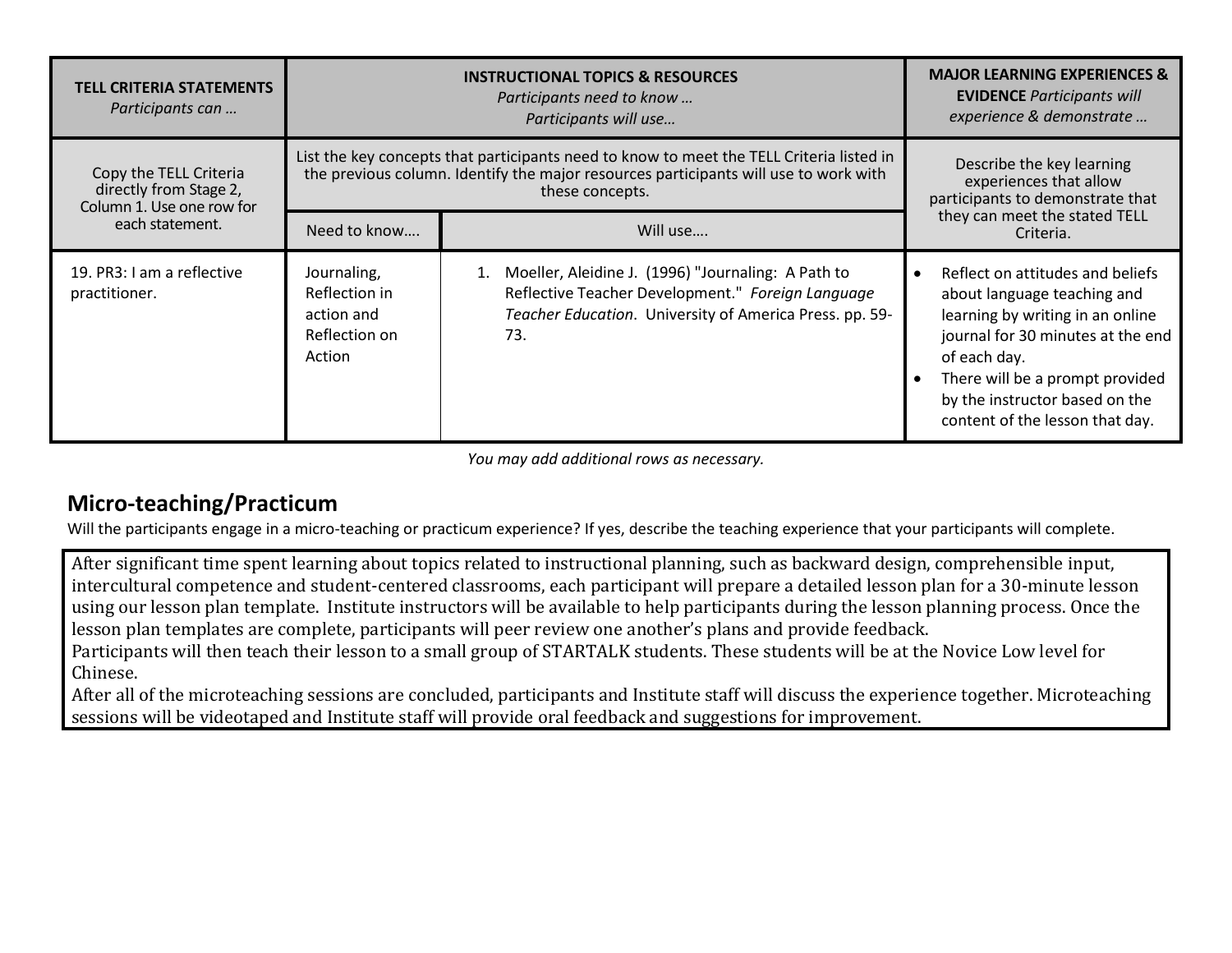### **Program Outline and Schedule**

Will participants be expected to do anything prior to the start of the onsite program? If yes, explain what they will do. How will the those learning experiences support the onsite experiences?

Participants must read the novel *To Live* by Yu Hua, which will serve as a context for the activities during the institute. Prior to the start of the program, participants will participate in an online Blackboard discussion forum related to the book for the purposes of building a professional learning community and developing a baseline understanding of the book's content. The discussion will last three weeks and participants will be required to post a minibiography of themselves and also post answers to three different sets of questions related to the novel. In addition, they will be required to read and comment on the postings of their colleagues.

| <b>TIMELINE</b> | <b>INSTRUCTIONAL TOPICS</b>                                                                                                                                                    |
|-----------------|--------------------------------------------------------------------------------------------------------------------------------------------------------------------------------|
| 3 weeks prior   | Online discussion board about To Live (see above)                                                                                                                              |
| Day 1           | Beliefs about Chinese teaching and learning<br>Create ePortfolios using Google Sites<br>Creating community using online posters- Glogster<br>Role of reflection and journaling |
| Day 2           | Using online posters in instruction: Glogster gallery walk<br>Goal setting using NCSSFL/ACTFL CanDo Statements<br>Instructional Planning / Backward Design                     |
| Day 3           | <b>Classroom Management</b><br>Using content to teach language in an immersion setting<br>Comprehensible input<br>Introduction to iPad basics / Basic iPad teaching tools      |
| Day 4           | Student-centered instruction<br>Strategies for teaching vocabulary in context<br>iPad applications for Chinese teaching and learning                                           |

What is the agenda for any days prior to the start of the program? What is the agenda each day during the program?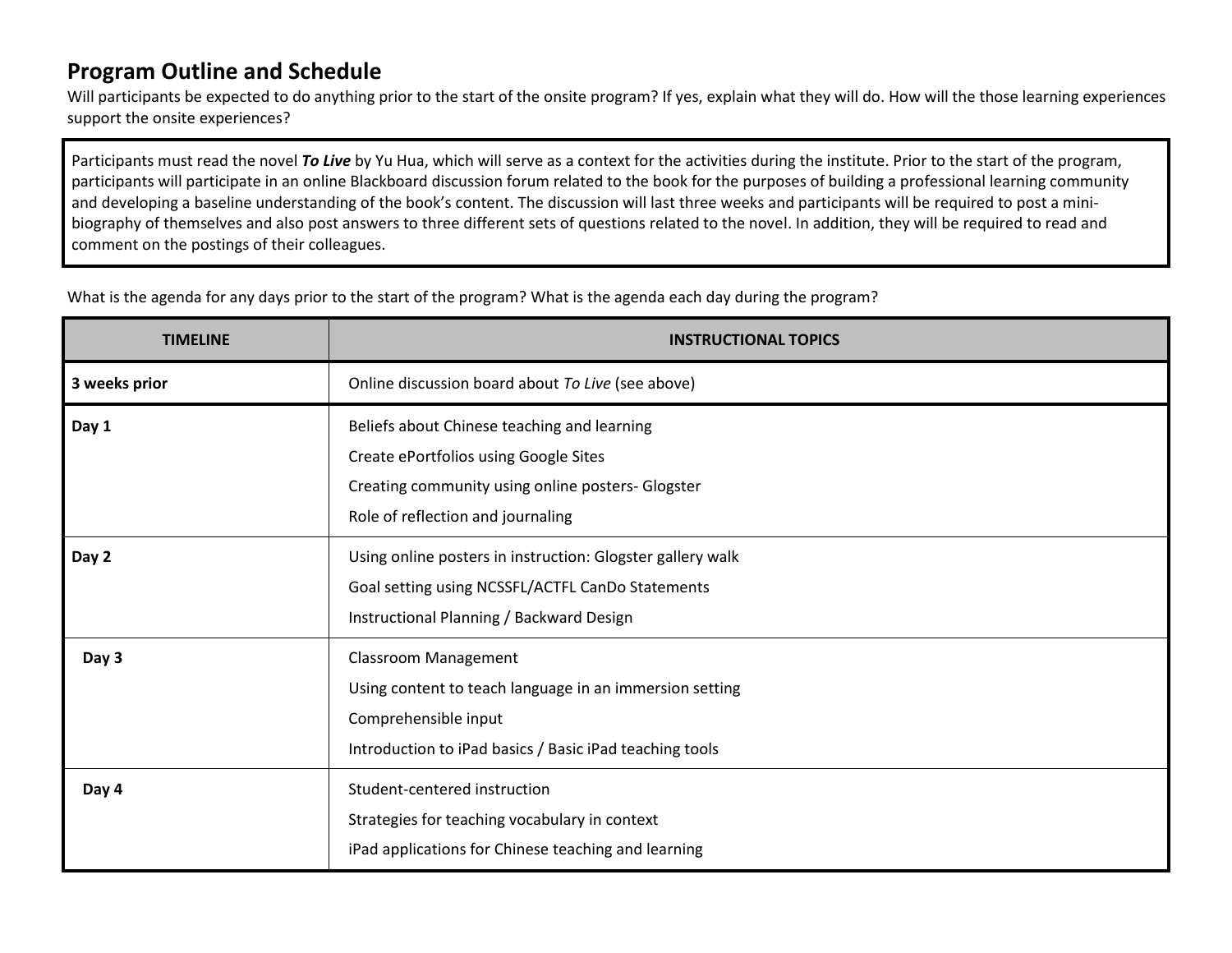| <b>TIMELINE</b> | <b>INSTRUCTIONAL TOPICS</b>                                                                    |  |
|-----------------|------------------------------------------------------------------------------------------------|--|
|                 | Using Google Docs: Interactive forms                                                           |  |
| Day 5           | Jigsaw cooperative learning                                                                    |  |
|                 | Using community resources to enhance language instruction (trip to zoo)                        |  |
| Day 6           | Intercultural communicative competence                                                         |  |
|                 | Creating stories with narrated PowerPoint                                                      |  |
| Day 7           | Language Assessment / LinguaFolio                                                              |  |
|                 | Creating timelines/chronologies using Web 2.0 applications                                     |  |
|                 | Cooperative learning / Incorporating literature into language instruction                      |  |
| Day 8           | Lesson plan preparation                                                                        |  |
|                 | <b>TPRS</b>                                                                                    |  |
| Day 9           | Keeping it in the target language                                                              |  |
|                 | Lesson plan preparation                                                                        |  |
| <b>Day 10</b>   | Microteaching                                                                                  |  |
|                 | Feedback on microteaching                                                                      |  |
|                 | Swap shop: Sharing favorite language teaching techniques/strategies/activities with colleagues |  |
|                 | Graduation                                                                                     |  |
| Day 11          | Evaluation                                                                                     |  |
|                 | Survey                                                                                         |  |
|                 | Wrap up activity                                                                               |  |